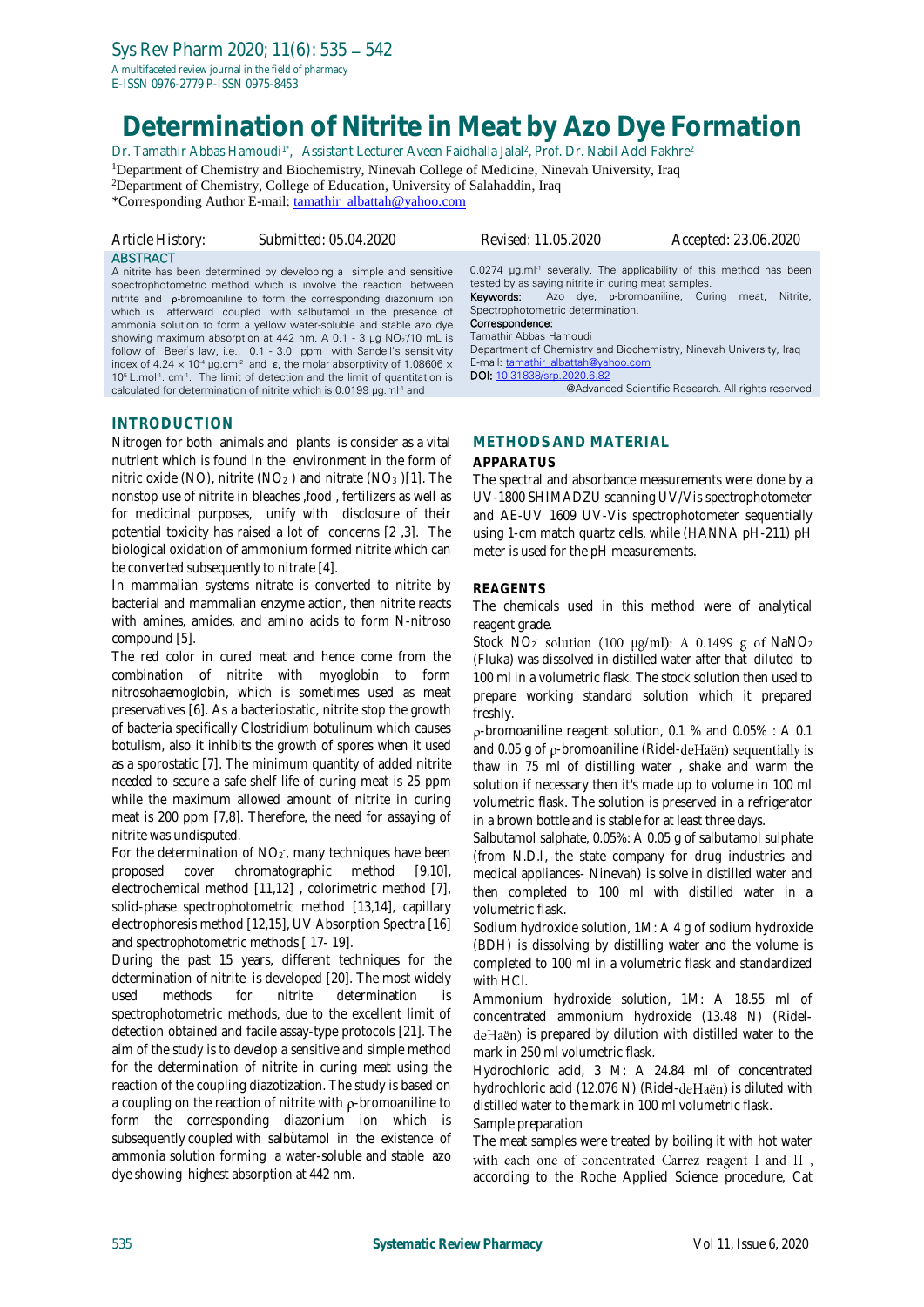No.11746081001, 68298Mannheim, Germany then samples were extracted followed by filtration [22].

#### **RECOMMENDED PROCEDURE**

In a 10 ml of volumetric flask a known volume of aqueous sample of NO  $_2$  containing 3  $\mu$ g of nitrite was charged with 1 ml of hydrochloric acid (1M) then 1 ml of 0.1%  $\rho$ bromoaniline, 0.5 ml of 0.05% salbutamol sulphate and 5 ml of sodium hydroxide (1 M) were added. The composition solution diluted to the mark with ethanol absolute to the mark. In the same way the reagent blank was prepared without nitrite ion. The absorbance measuring is done at 334.5 nm.

#### **RESULTS AND DISCUSSION**

#### **Absorption spectra**

According to the recommended procedure, the nitrite ion was treated. The azocompound is showing maximum absorption at 334.5nm. While, the blank in this region has no absorbance.

#### **The principal of the method**

Nitrite is reacted with  $\rho$ -bromoaniline in the existence of hydrochloric acid to form the corresponding diazonium ion as showmen in the equation:



Then salbutamol sulphate is coupling with diazonium ion in the presence of basic solution to form a water-soluble and stable azo dye :



It was observed that the color intensity of the dye formed depends on the amount of nitrite present.

#### **Effect of Acid Types**

The effect of different types of 1 M acids (hydrochloric, sulphuric, acetic, formic and nitric acids) has been investigated. From the results in Table (1) hydrochloric acid gives the higher intensity so it recommended for the sequence experiments.

| Acids (ML)       | Absorpance |
|------------------|------------|
| HCI              | 0.443      |
| $H_2SO_4$        | 0.207      |
| HNO <sub>3</sub> | 0.195      |
| <b>HCOOH</b>     | 0.076      |
| H3COOH           | 0.302      |

**Table 1:** Effect of acid types (1M)

#### **Effect of HCl Concentration**

The effect of the concentration of (1, 2, 3,4 ,5 ,6, and 7 M ) of HCl on the colour intensity of the azo dye was calculated. The outcome indicated that 3 M of hydrochloric acid is chosen in the recommended procedure because the azo compound is stable and the blank solution has no noticed absorbance at this wavelength.

#### **The HCl volume effecting on absorbance**

The effect of different volume of 3 M of hydrochloric acid on the absorbance of the azocompound have been studied as shown in Table (2)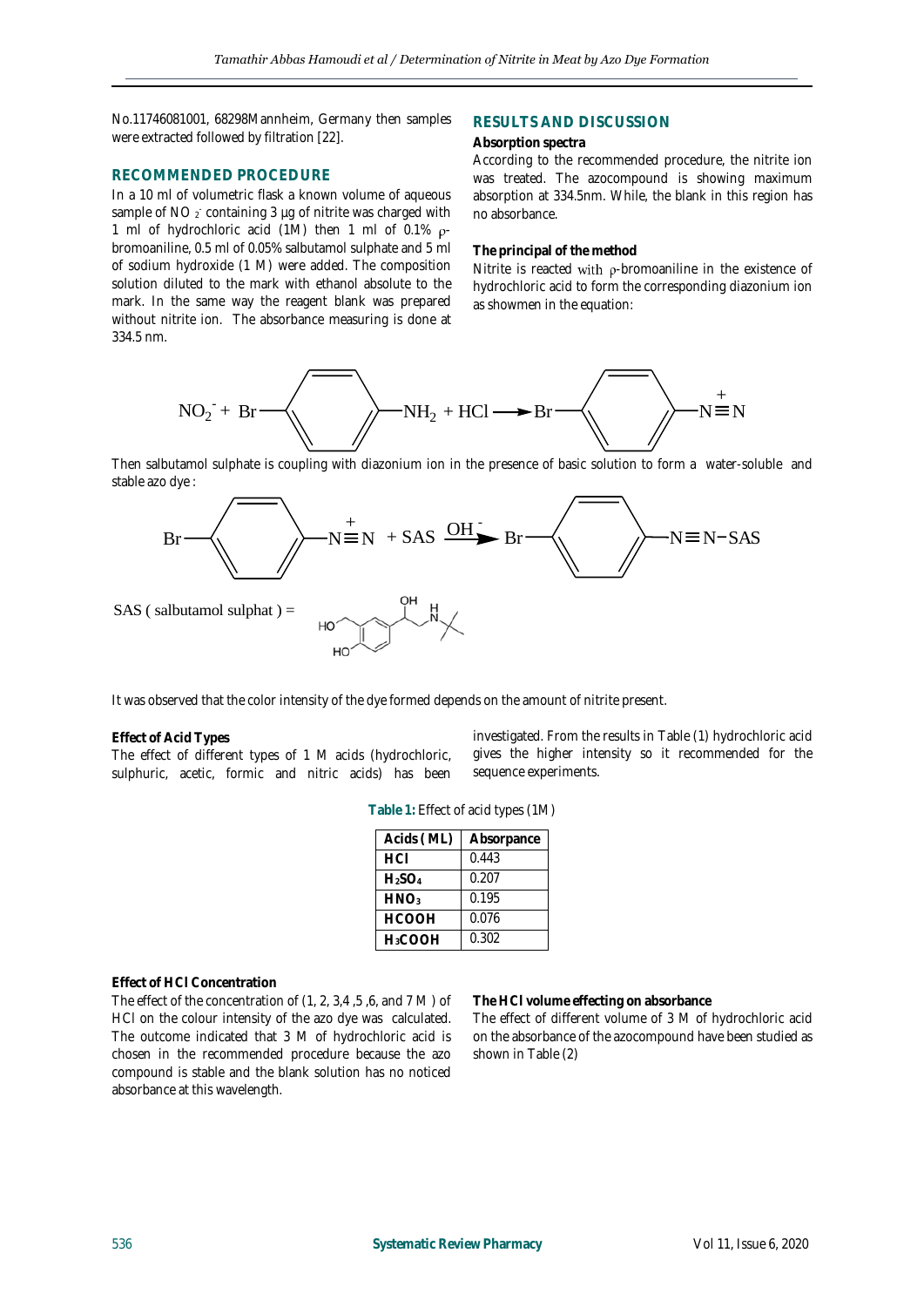| ML of 3 M HCI | Absorbance |  |
|---------------|------------|--|
|               | of sample  |  |
| 0.1           | 0.062      |  |
| 0.3           | 0.133      |  |
| 0.5           | 0.440      |  |
| 1.0           | 0.700      |  |
| 1.5           | 0.617      |  |
| 2.0           | 0.036      |  |

**Table 2:** The HCl volume effecting on absorbance

From the above results, 1 ml of 3M of hydrochloric acid gives highest absorbance so it is chosen for the following experiments.

**Effecting of**  $\rho$ **-** bromoaniline reagent on absorbance The effect of various volumes (0.1,0.3,0.5,0.7,1.0,1.5 and 2.0 ml ) of 0.1% of  $\rho$ - bromoaniline reagent was investigated. The results give indistinct values, therefor we decided to change the concentration of the reagent from 0.1% to 0.05%, then repeated the experiment with the new concentration 0.05% of  $\rho$ - bromoaniline reagent as showed in Table (3).

Table 3: Effect of (0.05%) of  $\rho$ -bromoaniline volume in absorbance:

| ML of 0.05% PBA | Absorbance |
|-----------------|------------|
|                 | of sample  |
| 0.1             | 0.658      |
| 0.3             | 0.857      |
| 0.5             | 0.824      |
| 0.7             | 0.794      |
| 1.0             | 0.716      |
| 1.5             | 0.660      |
| 2.0             | 0.585      |

The above results indicated that the highest intensity is 0.3 ml of 0.05% of  $\rho$ -bromoaniline therefore it's recommended for the next experiments.

#### **Effect of salbutamol salphate volume on absorbance**

Effecting of different volumes (0.1,0.3,0.5,0.7, 1.0, 1.5,2.0, 2.5 and 3.0) ml of 0.05% of salbutamol salphate have been studies. The results designated that 1.5 ml of 0.05% of SAS give highest intensity, so it's chosen for the subsequence experiments.

#### **Effect of bases type on azo dye**

A 5.0 ml of different types of 1.0 M of bases such as (sodium carbonate, sodium hydrogen carbonate, sodium acetate, ammonia (ammonium hydroxide), potassium hydroxide and sodium hydroxide) were examined. From The results obtains potassium hydroxide give highest intensity while ammonia give yellow color, that is mean the reaction shifted to visible area, therefore  $\lambda$ max for ammonia has been measured which it is 442 nm. Ethanol is exchange by distilled water, so the reaction is become occur in aqueous medium. Ammonia is used for the next experiments.

#### **Effect of the volume of ammonia solution**

To achieve the maximum colour density of the azo dye the effect of various volume of ( 3.0, 4.0, 5.0, 6.0 and 6.5 ) ml of 1 M of ammonia solution on absorbance were investigated .

The result shows that 5 ml of  $1M$  of  $NH<sub>3</sub>$  gives highest absorbance so it is chosen for the next experiments. To reduce the volume, ammonia has been prepared in a concentration of 5 M instead of 1 M, therefore 1 ml of 5 M of ammonia is suggested in the next experiments.

#### **Order of addition**

For the purpose of studying the effect of changing the sequence of additives on the absorption of the resulting azodye. A number of sequences were selected (24 sequence) different in the addition of solutions .

It is noted from the results obtained that sequencing ( $NO<sub>2</sub>$ + HCl+ PBA+ SAS+ NH3) which is used in previous experiments, give the highest absorption of the azodye formed compared to the rest of the sequences so it was adopted in subsequent experiments.

#### **Colour Stability of the Azo Dye**

The time of the development and stability is effecting of the colored dye therefore it is studied under the above described optimum experimental conditions. The colored dye formation has been completed immediately and remained constant for at least 3 days.

#### **Final Absorption Spectra**

(Fig. 1) showing the absorption spectra under the optimum conditions of the azocompound and that of the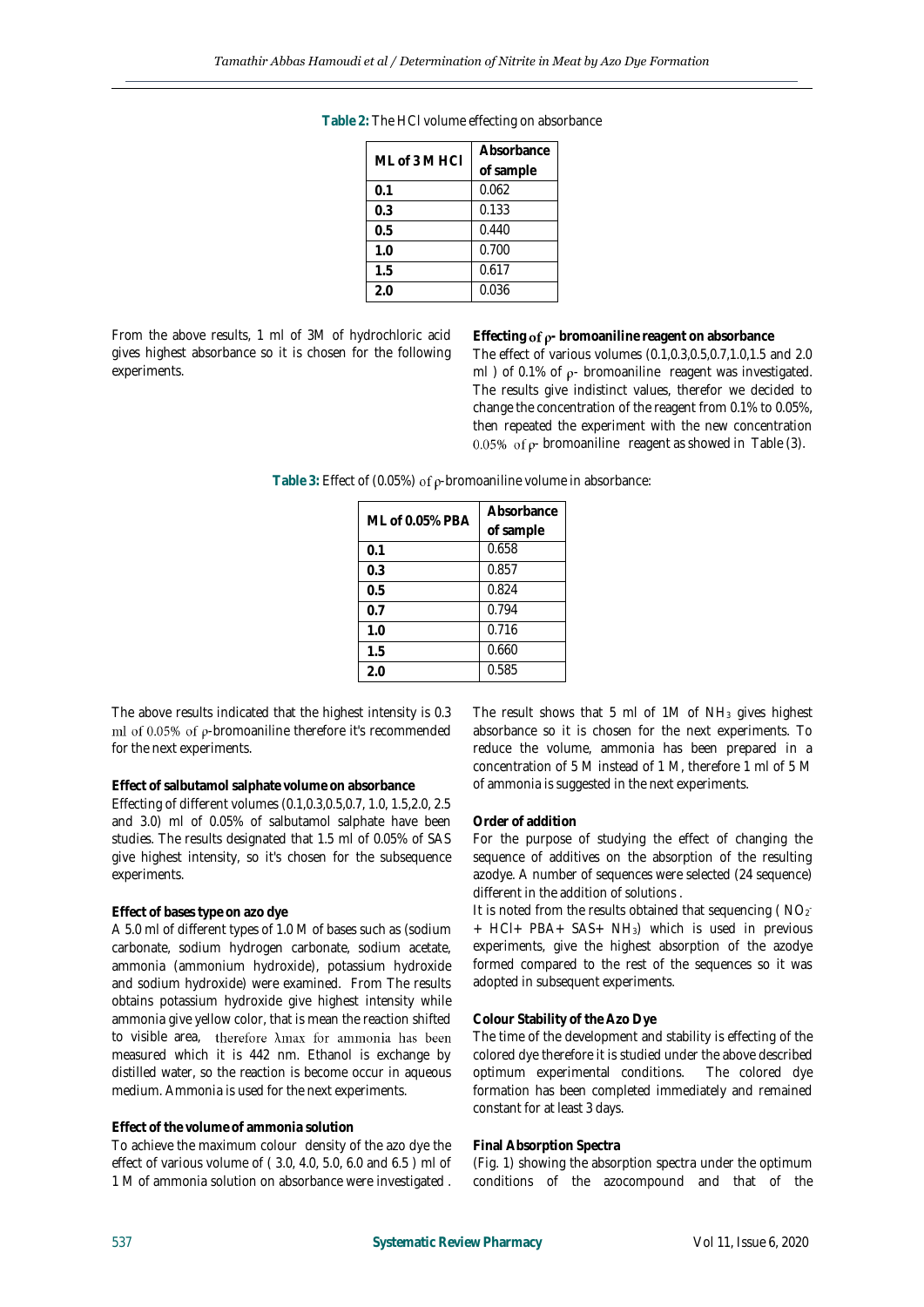corresponding reagent blank. According to the spectrum, the 442.00 nm and 277.20 nm are the maximum absorbance of the yellow colored compound and the reagent blank ,

respectively . The maximum absorption wavelength is 442 nm which is used for the calibration curve.



#### Wavelength (nm)

Figure 1: The absorption spectra of 30 µg of NO 2<sup>-</sup>/10 ml treated as the present study and measured: (A) against blank, (B) against distilled water and (C) blank against distilled water.

#### **Procedure and calibration graph**

Under the optimum reaction conditions, nitrite concentration effecting is studied according to the equation of Beer's law. The study is done by transferring aliquots of nitrite solution into 10 ml volumetric flasks to involve the range 1-  $55 \mu g$  /mL; i.e., 0.1-5.5 ppm of nitrite. The 1.0 ml of 3 M HCl, 0.3 ml of 0.05%  $\rho$ -bromoaniline and 1.5 ml of

0.05% SAS, 1.0 ml of 5 M of NH<sup>3</sup> and the volume are completing with distilled water to the mark. At 442 n, the absorbance is measured for reaction mixtures against the reagent blank prepared in the identical manner but in the absence of NO<sub>2</sub>. The calibration graph results obtain is obvious in (Fig. 2).



Figure 2: Calibration graph for nitrite determination with diazotized p-bromoaniline reagent

A straight line passing through the origin is getting from the plot above. The absorbance is linear for  $0.1 - 3 \mu g NO_2 / 10$ mL; i.e., 0.1- 3 ppm . From the equation of calibration graph, the molar absorptivity of the azo dye is calculated and found to be  $1.08606 \times 10^5$  L.mol<sup>-1</sup>.cm<sup>-1</sup> with Sandell's sensitivity index of 4.24  $\times$  10<sup>-4</sup> µg.cm<sup>-2</sup>. A negative deviation is observed at higher concentration of  $NO<sub>2</sub>$ , r<sup>2</sup> (coefficient of determination) is 0.9991, showing an excellent linearity as shown in Fig.2.

## $LOD = \bar{X}_R + 3\sigma_R$

The detection limit was calculated to estimate nitrite by applying the following mathematical relationship (23):

Where  $X_B$  is the mean concentration of the blank (n = 10) and is the standard deviation of the blank (23).



is the standard deviation of the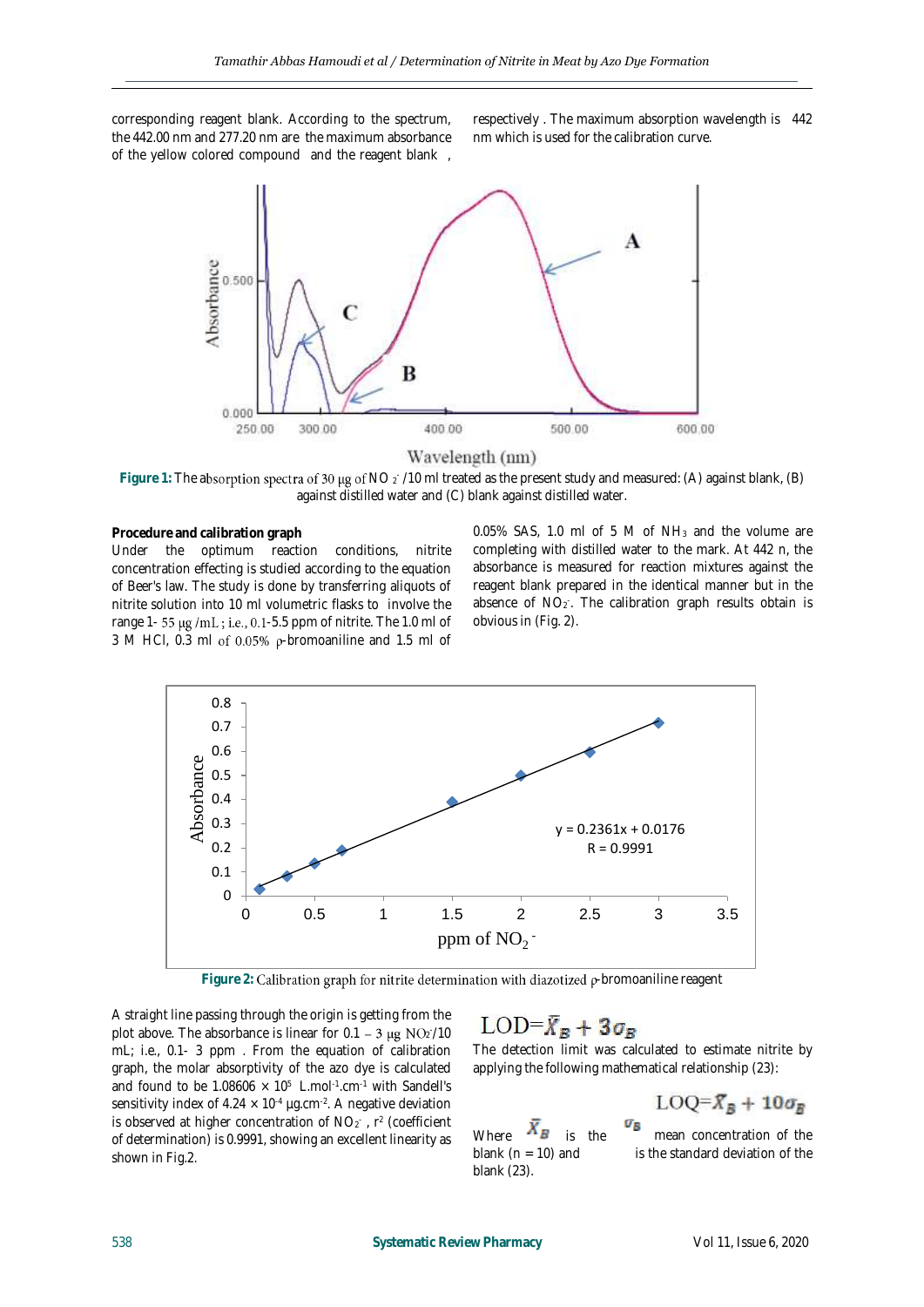A 10 of the blank solution was prepared and the absorbance was measured at 442 nm  $\qquad \qquad \bullet$  compared to the distilled water to be found in the  $\bigoplus$  and then to find the standard deviation. The detection limit was 0.0199µg.ml-1 . In the same way, quantification limit was calculated and used the following mathematical relationship:

**The Accuracy and precision of the method**

To examination the accuracy stand precision of the proposed study, nitrite is measured under the above-established conditions at three various concentrations. The results exhibit in Table (4) indicated that the methods is satisfactory.

It was found to be 0.0274 µg.ml<sup>-1</sup>.

| Table 4. The Accuracy and incellent the memory |                   |                   |  |
|------------------------------------------------|-------------------|-------------------|--|
| Nitrite concentration                          | Relative Error,%* | Relative standard |  |
| $(\mu g/ml)$                                   |                   | deviation,%*      |  |
| 0.3                                            | $-0.36$           | $+0.65$           |  |
| 1.0                                            | $-0.61$           | $\pm 0.62$        |  |
| 2.5                                            | $+0.28$           | $\pm 0.05$        |  |

**Table 4:** The Accuracy and Precision of the method

\* Average of three determination

**Study of Interferences effects**

The foreign species interfering effects on the determination of nitrite in the proposed study is examined by

determination 20µg of nitrite in existence of each interfering ion. Table (5) display the results obtain.

| Table 5: Study of interferences effects |                                                        |                     |              |              |
|-----------------------------------------|--------------------------------------------------------|---------------------|--------------|--------------|
|                                         |                                                        | Interferences*      |              |              |
|                                         |                                                        | %                   |              |              |
| Foreign ion                             | Form added                                             | Amount added,<br>μg |              |              |
|                                         |                                                        |                     |              |              |
|                                         |                                                        | 250                 | 500          | 1000         |
| $Cu2+$                                  | CuCl <sub>2</sub> .2 H <sub>2</sub> O                  | $-2.55$             | $+2.98$      | $-8.94$      |
| $Zn^{2+}$                               | ZnSO <sub>4</sub> .7H <sub>2</sub> O                   | $+5.53$             | $+2.55$      | $+4.26$      |
| $CO2+$                                  | $Co(NO3)2.6H2O$                                        | $+12.77$            | $+8.09$      | $+22.76$     |
| $Ni2+$                                  | $Ni(NO3)2.6H2O$                                        | $-0.85$             | $+3.83$      | $+7.66$      |
| $Na+$                                   | NaCl                                                   | $+8.06$             | $+1.38$      | $+1.03$      |
| $K^+$                                   | KNO <sub>3</sub>                                       | $-0.62$             | $+3.31$      | $-2.07$      |
| $Cr^{3+}$                               | $Cr(NO3)2.9H2O$                                        | Light turbid        | Light turbid | Light turbid |
| $Ag+$                                   | AgNO <sub>3</sub>                                      | Turbid              | Turbid       | Turbid       |
| $NH_4$ <sup>+</sup>                     | $NH_4Cl$                                               | $-7.13$             | $+8.15$      | $+3.87$      |
| $Pb^{2+}$                               | Pb(NO <sub>3</sub> ) <sub>2</sub>                      | $+0.62$             | $+22.53$     | $+31.41$     |
| $\overline{T} ^+$                       | $TI(NO3)$ . $6H2O$                                     | $-31.20$            | $-9.10$      | $-31.20$     |
| $Fe3+$                                  | FeCl <sub>3</sub> .6H <sub>2</sub> O                   | 0.0                 | Ppt.         | Ppt.         |
| $Fe2+$                                  | (NH <sub>4</sub> )FeSO <sub>4</sub> .6H <sub>2</sub> O | Ppt.                | Ppt.         | Ppt.         |
| $Sr2+$                                  | $Sr(NO3)2$ .2H <sub>2</sub> O                          | $-7.74$             | $+13.85$     | 1.43         |
| $Cd2+$                                  | 3CdSO <sub>4</sub> .8H <sub>2</sub> O                  | 12.91               | $+4.12$      | $-15.11$     |
| $Mq^{2+}$                               | $MgCl2$ . $6H2O$                                       | $-3.08$             | $+2.40$      | $-0.34$      |
| $Al^{3+}$                               | AICI <sub>3</sub> .6H <sub>2</sub> O                   | $+0.83$             | $-0.83$      | $+17.73$     |
| NO <sub>3</sub>                         | KNO <sub>3</sub>                                       | $-2.61$             | $+1.77$      | $+3.23$      |
| $\mathbf{E}$                            | KI                                                     | $-40.66$            | $-55.16$     | $-64.84$     |
| IO <sub>3</sub>                         | KIO <sub>3</sub>                                       | 0.0                 | $-4.62$      | $-1.10$      |
| $\overline{C_2O_4}$                     | Na <sub>2</sub> C <sub>2</sub> O <sub>4</sub>          | $+13.85$            | $+8.13$      | $-0.44$      |
| CIO <sub>3</sub>                        | KCIO <sub>3</sub>                                      | $-94.51$            | $-94.51$     | $-97.14$     |
| $Cl^*$                                  | NaCl                                                   | $+1.09$             | $+4.13$      | $-0.65$      |
| IO <sub>4</sub>                         | KIO <sub>4</sub>                                       | $-30.29$            | $-32.95$     | $-24.57$     |
| HCO3                                    | NaHCO <sub>3</sub>                                     | $-18.13$            | $-16.48$     | $-22.80$     |
| Br <sup>-</sup>                         | <b>KBr</b>                                             | $-6.87$             | $+18.48$     | 9.34         |
| $S_2O_3^{2-}$                           | Na <sub>2</sub> S <sub>2</sub> O <sub>3</sub>          | $-89.84$            | $-96.70$     | $-96.98$     |
| $Mg^{2+}$                               | MgCO <sub>3</sub>                                      | $+0.62$             | $-3.92$      | $+5.57$      |
| $Ba2+$                                  | Ba(NO <sub>3</sub> ) <sub>2</sub>                      | $+4.85$             | $+3.92$      | $+2.06$      |
| CH <sub>3</sub> COO <sup>-</sup>        | CH <sub>3</sub> COONH <sub>4</sub>                     | $-5.77$             | $+4.12$      | $+9.07$      |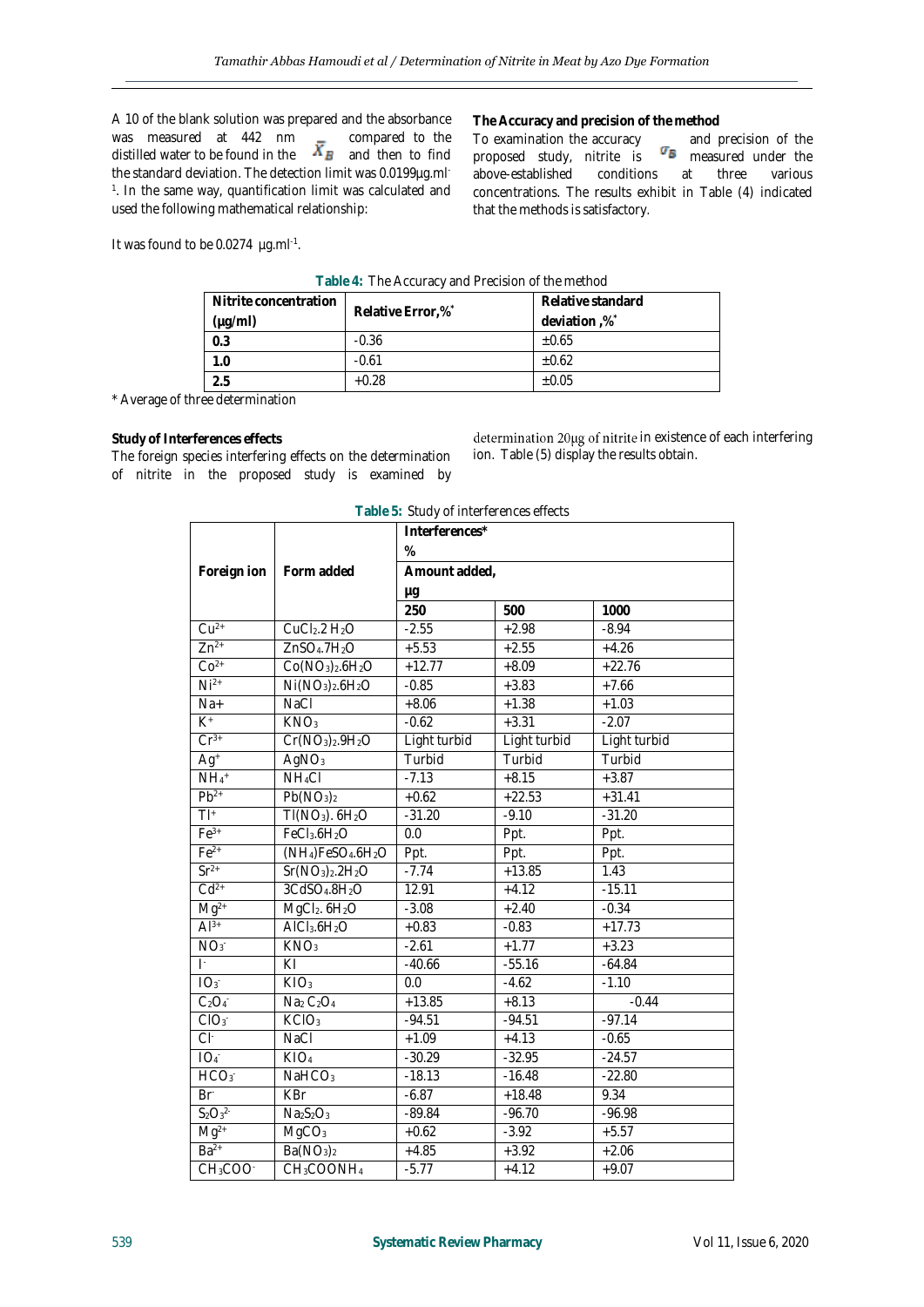| Citric acid      | Citric acid         | $+1.54$  | $+0.44$  | $-4.18$  |
|------------------|---------------------|----------|----------|----------|
| BrO <sub>3</sub> | KBrO <sub>3</sub>   | $-77.62$ | $-83.95$ | $-75.00$ |
| $S_2O_5^{2}$     | $K_2S_2O_5$         | $-97.94$ | $-97.71$ | $-98.85$ |
| SCN <sup>-</sup> | NH <sub>4</sub> SCN | $+8.84$  | $+0.45$  | $+1.59$  |

\*For at least four replications

#### **APPLICATION OF THE METHOD**

The recommended study was applied successfully to the determination of NO<sub>2</sub> in curing meat samples. As shown in Table (6) the results obtaining with this method agreed well with those obtaining by the standard NEDA method [24].

|              | Nitritr found (µg) in 10 ml of final volume |                 |  |
|--------------|---------------------------------------------|-----------------|--|
| Meat samples | N-NEDA method                               | Proposed method |  |
| Bodroon      | 1.74                                        | 1.68            |  |
| Baidar       | 1.68                                        | 1.56            |  |
| Sqada        | 1.35                                        | 1.48            |  |
| Al Taghziah  | 1.45                                        | 1.55            |  |
| Roasty       | 1.40                                        | 1.54            |  |
| Ghadeer      | 1.50                                        | 1.60            |  |

Table 6: The Determination of NO<sub>2</sub> in cured meat samples

#### **COMPARISON OF THE METHOD**

Table (7) displays the comparison between the analytical variables of this method with those of another method [25].

| Table 7: Comparison of the method |                         |                        |  |
|-----------------------------------|-------------------------|------------------------|--|
| Analytical parameter              | Present method          | Literature method (25) |  |
| Medium                            | Basic                   | acid                   |  |
| $Imax$ (nm)                       | 442                     | 584                    |  |
| $\varepsilon$ , 1. mol-1.cm-1     | $1.08606 \times 10^{5}$ | $5.57 \times 10^{4}$   |  |
| Beer's law range, ppm             | $0.1 - 3$               | $0.1 - 1.6$            |  |
| Sensitivity index, µg. cm-2       |                         | 0.82                   |  |
| Time for colour development,      | $\Omega$                | 10                     |  |
| Min                               |                         |                        |  |
| Accuracy                          |                         |                        |  |
| Precision, RSD% (n=5)             |                         | 1.8                    |  |
| Cost of reagent                   | cheap                   | cheap                  |  |
| Toxicity of reagent               |                         |                        |  |
| Colour of dye                     | yellow                  | Violet                 |  |
| Application of the method         | Application to meat     | Application to meat    |  |

The results obtained in Table (7) show that the current method is highly sensitive. The method of using the  $(\rho -$ Aminoazobenzene) reagent requires a quantity of acetone, while the current method using the reagents  $(\rho$ bromoaniline and salbutamol salphate) does not require an organic solvent for the process of dissolving. A  $\rho$ aminoazobenzene is stable for only three hours while  $\rho$ bromoaniline and salbutamol salphate is stable for at least three days. In order to increase the color stability of paminoazobenzene, we need to add a surfactant factor (sodium dodecyl sulphat), while the current method does not need to add any surface surfactant factor to increase the stability of the resulting color where the color of the resulting dye stable for at least three days.

#### **CONCLUSION**

A nitrite has been determined by improving a sensitive and simple spectrophotometric method which is depend on the reaction between nitrite and  $\rho$ -bromoaniline to form the corresponding diazonium ion which is then coupled with salbùtamol in the presence of ammonia solution to form a water-soluble and stable azo dye .The method has been applied successfully in curing meat samples.

#### **ACKNOWLEDGMENTS**

We would like to thank the Ninevah University, University of Salahaddin , Collage of Education and Department of chemistry to help us for complete this article.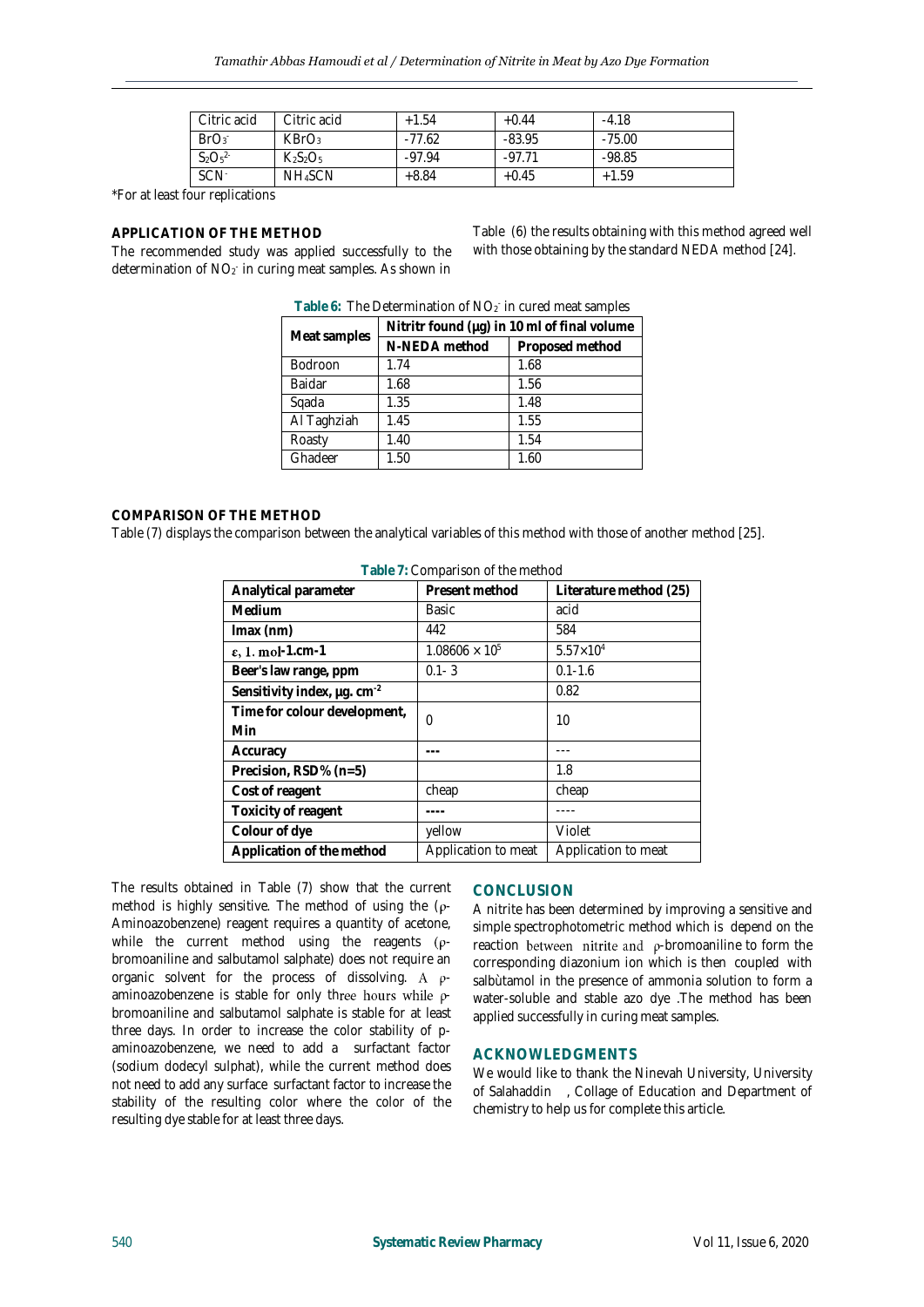#### **REFERENCES**

- 1. Moshoeshoe, M. N., & Obuseng, V. (2018). Simultaneous determination of nitrate, nitrite and phosphate in environmental samples by high performance liquid chromatography with UV detection. *South African Journal of Chemistry*, *71*(1), 79-85.
- 2. Jiao, L. Z., Dong, D. M., Zheng, W. G., Wu, W. B., Feng, H. K., Shen, C. J., & Yan, H. (2013). Determination of nitrite using UV absorption spectra based on multiple linear regression. *Asian Journal of Chemistry*, *25*(4), 2273-2277.
- 3. Yilong, Z., Dean, Z., & Daoliang, L. (2015). Electrochemical and other methods for detection and determination of dissolved nitrite: A review. *Int. J. Electrochem. Sci*, *10*, 1144-1168.
- 4. Fraihat, S. M. (2017). Green methods for the determination of nitrite in water samples based on a novel diazo coupling reaction. *Green Processing and Synthesis*, *6*(2), 245-248.
- 5. Rezaei, M., Fani, A., Moini, A. L., Mirzajani, P., Malekirad, A. A., & Rafiei, M. (2014). Determining nitrate and nitrite content in beverages, fruits, vegetables, and stews marketed in Arak, Iran. *International scholarly research notices*, *2014*.
- 6. Nemade, K. S., & Attarde, S. (2014). Development and validation of UV spectrophotometric method for simultaneous estimation of nitrate and nitrite in water, soil, drug and vegetable samples. *International Journal of Advanced Chemistry*, *2*(2), 74-79.
- 7. Khanfar, M. F., Abu Eisheh, N. J., Al-Ghussain, L., & Al-Halhouli, A. A. T. (2019). Lab on a Chip for the Colorimetric Determination of Nitrite in Processed Meat Products in the Jordanian Market. *Micromachines*, *10*(1), 36.
- 8. Ammar, M.B. and Wadala A.W.(2013**).** Photometric assay of nitrite in various samples**.** Raf. J. Sci., 24(1) , 60-83.
- 9. Zhao, J., Wang, J., Yang, Y., & Lu, Y. (2015). The determination of nitrate and nitrite in human urine and blood by high-performance liquid chromatography and cloud-point extraction. *Journal of chromatographic science*, *53*(7), 1169-1177.
- 10. Moshoeshoe, M. N., & Obuseng, V. (2018). Simultaneous determination of nitrate, nitrite and phosphate in environmental samples by high performance liquid chromatography with UV detection. *South African Journal of Chemistry*, *71*(1), 79-85.
- 11. Foresi, N., Correa-Aragunde, N., Amenta, M., Arruebarrena, A., Creus, C., & Lamattina, L. (2016). Detection of Nitric Oxide and Determination of Nitrite Concentrations in Arabidopsis thaliana and Azospirilum brasilense. *Bio-protocol*, *6*, 1-10.
- 12. van Staden, J. K. F., Nuta, R. G., & Tatu, G. L. (2018). Determination of Nitrite from Water Catchment Areas Using Graphite Based Electrodes. *Journal of The Electrochemical Society*, *165*(13), B565.
- 13. Gavrilenko, N. A., Saranchina, N. V., Fedan, D. A., & Gavrilenko, M. A. (2017). Solid-phase spectrophotometric iodometric determination of nitrite and selenium (IV) using a polymethacrylate matrix. *Journal of Analytical Chemistry*, *72*(5), 546- 550.
- 14. Nesterenko, E. P., Murphy, B., Murray, E., Moore, B., & Diamond, D. (2016). Solid-phase test reagent for determination of nitrite and nitrate. *Analytical methods*, *8*(35), 6520-6528.
- 15. Martínková, E., Křžek, T., & Coufal, P. (2014). Determination of nitrites and nitrates in drinking water using capillary electrophoresis. *Chemical papers*, *68*(8), 1008-1014.
- 16. Jiao, L. Z., Dong, D. M., Zheng, W. G., Wu, W. B., Feng, H. K., Shen, C. J., & Yan, H. (2013). Determination of nitrite using UV absorption spectra based on multiple linear regression. *Asian Journal of Chemistry*, *25*(4), 2273-2277.
- 17. Porche, M. (2014). *Spectrophotometric Determination of Nitrite by Derivatization with Captopril* (Doctoral dissertation, Miami University).
- 18. Qader, H. A. (2013). Spectrophotometric determination of nitrite in curing meat samples. *Applied Science Report*, *3*(3), 153-156.
- 19. Nagaraj, P., Gopalakrishna Bhat, N., & Chandrashekara, K. G. (2016). Spectrophotometric determination of nitrite and nitrate ions by diazo coupling method. *International Journal of Chemical Studies*, *4*(3), 101-105.
- 20. Wang, Q. H., Yu, L. J., Liu, Y., Lin, L., Lu, R. G., Zhu, J. P., ... & Lu, Z. L. (2017). Methods for the detection and determination of nitrite and nitrate: A review. *Talanta*, *165*, 709-720.
- 21. Bshabshe, A.A., Al-Shehri, H., Assiri, A., Jamil, A. An unusual presentation of systemic lupus erythematosus as evan syndrome: A case report and review literature (2018) European Journal of Molecular and Clinical Medicine, 5 (1), pp. 37-40.
- 22. Afkhami, A., Masahi, S., & Bahram, M. (2004). Spectrophotometric determination of nitrite based on its reaction with p-nitroaniline in the presence of diphenylamine in micellar media. *Bulletin of the Korean Chemical Society*, *25*(7), 1009-1011.
- 23. GmbH RD.(2016). Nitrite/nitrate, colorimetric method, Cat. No. 11 746 081 001, Photometric endpoint determination, Version **6**, Roche Applied Science, Germany, 68298, Manheim.
- 24. Shrivastava, A., & Gupta, V. B. (2011). Methods for the determination of limit of detection and limit of quantitation of the analytical methods. *Chronicles of young scientists*, *2*(1), 21.
- 25. American Public Health Association, American Water Works Association, Water Pollution Control Federation, & Water Environment Federation. (1992). *Standard methods for the examination of water and wastewater* (Vol. 2). American Public Health Association. 85-86.